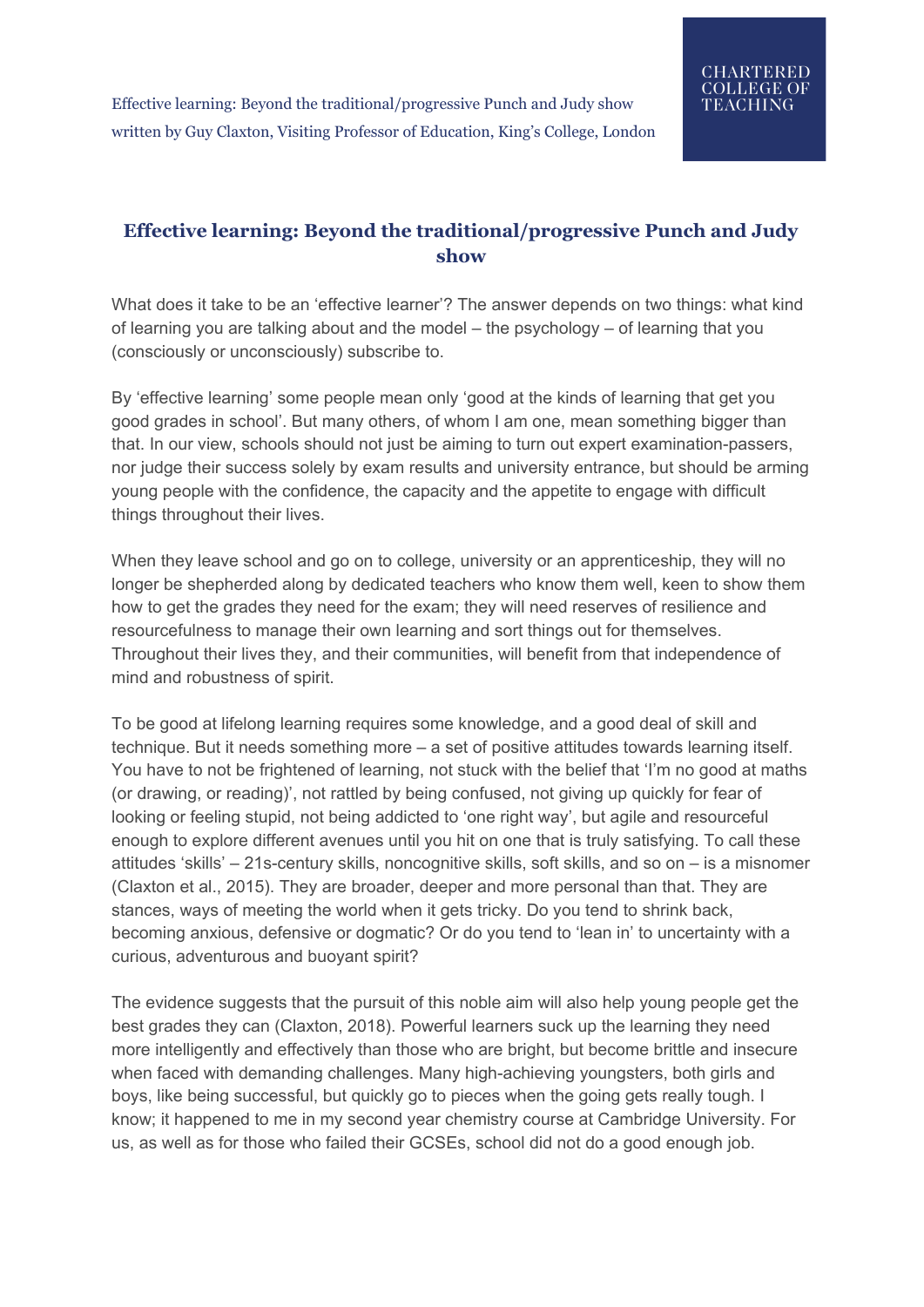With a more accurate psychology of learning, however, we can see that schools could do better. The old psychology of learning saw achievement as basically the product of academic ability, effort and good teaching. Ability you could do nothing about, so improvement was down to better teaching and trying harder. But just 'trying' is a rather opaque notion if it is not accompanied by any more useful ideas about strategy – how to try. And 'intelligence' is not a single fixed commodity. It is woven of multiple threads, most of which are either strengthened or weakened by the diet of experience children receive from the cultures they inhabit. Lauren Resnick, doyenne of American intelligence researchers, in a famous article called *Making America Smarter,* defines intelligence as 'the sum total of your habits of mind' (Resnick, 1999). And though there may be some constraints on your personal genetic envelope, those epistemic habits are shaped and re-shaped by the world in which you live.

It is commonly, but quite unnecessarily, assumed that the development of these three domains – knowledge, skills and epistemic character – are somehow at odds. ED Hirsch and others see 'skills' (in which they unhelpfully include attitudes) and 'knowledge' as involved in a tug-of-war competition for time and attention in the curriculum. If you talk about 'life skills', they believe that must mean you no longer care about algebra and Shakespeare (see, for example, (Christodoulou, 2014)). Research suggests, however, that these domains are better thought of as layers of learning, all of which are simultaneously active in every classroom, all the time ((Lucas and Claxton, 2010); (Ritchhart, 2002)). They are like the layers of flow in a river. Knowledge is on the surface of the stream – visible, relatively fast-moving, and relatively easy to identify, package and assess. Skills, literacies and forms of disciplinary expertise – thinking like a scientist, a historian or a gymnast – are a little lower down, and slower to develop. And in the depths of the river, slower still to form, harder to see, but at least as important in the long run, attitudes and mindsets towards learning itself are constantly being shaped.

Different aspects of pedagogy are important at the different levels. To instil reliable knowledge and understanding, teachers have to 'know their stuff', explain it clearly, ask good diagnostic questions and mark work promptly and accurately. Those traditional teacherly virtues clearly have their place in any classroom. To cultivate good skills – as any skilled practitioner (like a mentor or a sports coach) knows – you have to design activities that require expertise to be stretched and consolidated through practice, and you have to give clear feedback on progress. Those pedagogical skills, too, every teacher needs. But down at the third layer, where epistemic character is being formed, other aspects of the teacher's craft come to the fore. It appears that what matters most here is the implicit cultural messages that teachers transmit in a whole variety of ways. They include the layout of their classroom, the displays they select, the kinds of questions they encourage, the kinds of formal and informal assessment they use and the attitudes towards learning that they themselves model ((Claxton, 2018); (Ritchhart, 2015)).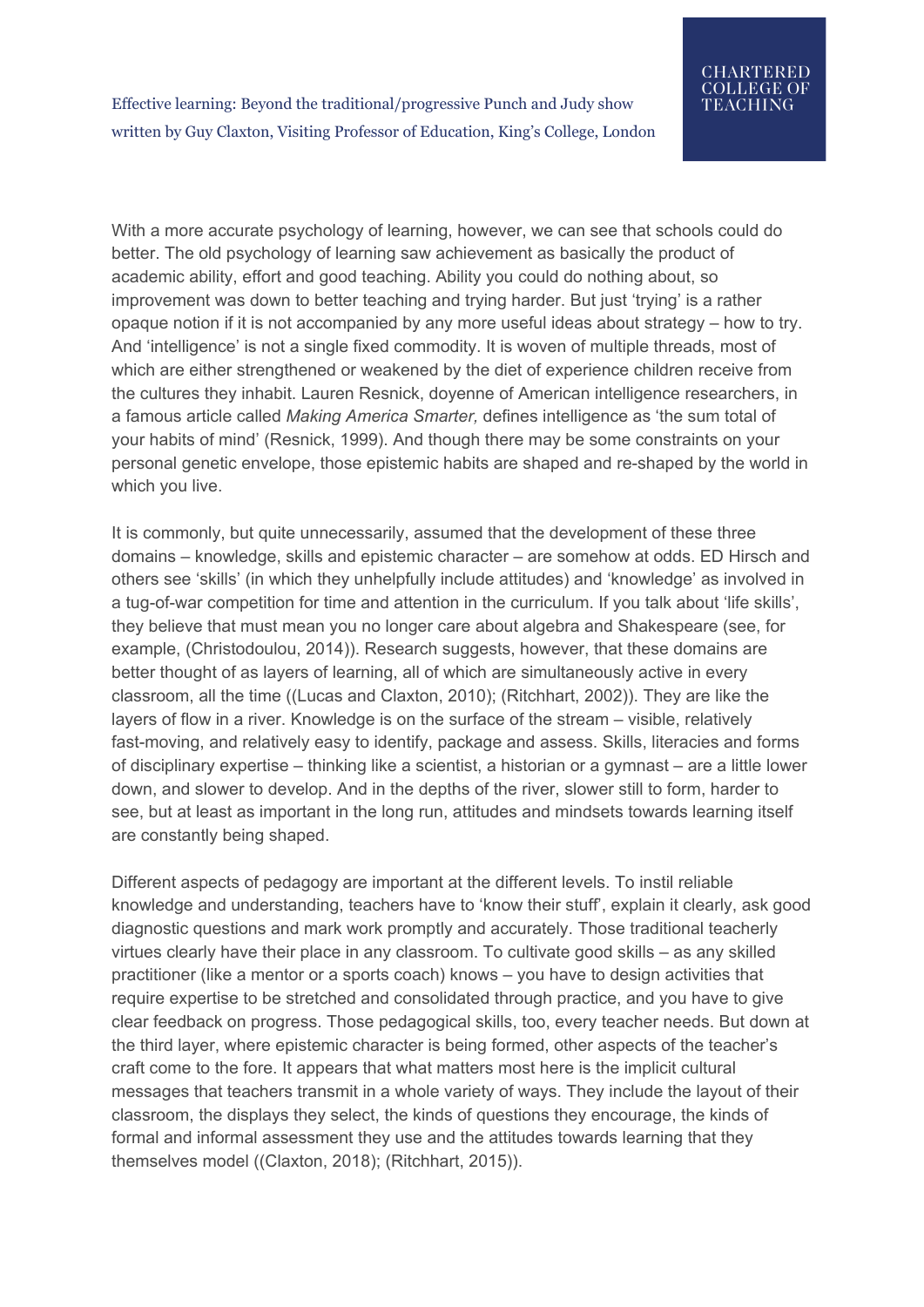Every teacher is active at the third layer. You can't not be. Your manner matters, and the medium is the message. Do you make time for your students to flounder, think and talk – do you encourage them to work things out for themselves? Or do you think, 'Oh, it's much easier if I just tell them', and rescue them with a clear explanation at the first sign of difficulty? If you do the former, you are steering those young minds towards self-reliance, resilience and curiosity. If you do the latter, you may well be encouraging compliance and dependency – and then, over coffee, bemoan the fact that they 'want spoonfeeding'. There aren't many teachers whose purpose in life is to deliberately foster passivity, fear of making mistakes, and an extrinsically-motivated attitude towards learning. Yet many have inadvertently steered their students down that path. To my shame, I now see that I used to teach like that myself.

Teachers need to be both skilled and conscious about the things they do and say that affect learning at each of the levels – especially the third. We need to see 'character development' not as an addendum to – or distraction from – the core business of knowledge transmission, but as a subtle yet inevitable consequence of our teaching style. We need to deliberately design our classrooms and tailor our style so as to encourage the growth of positive learning dispositions, and not to do the converse by accident. We should be thinking about how to knit ever more tightly together the broad ambitions we have for our students – what we want them to be like when they leave us – with the fine details – what William Blake called the 'minute particulars' – of classroom practice. We need schools to be coherent through and through, and not just nod at their values with a few fine words in the 'headteacher's welcome' on the website, while leaving routine pedagogy unexamined. On this view, a primary role of all school leaders is to be the head pedagogical coach, not just worrying about those members of staff who might give 'cause for concern' but up-levelling pedagogical practice relentlessly across the board – with the dual objectives of improving both achievement and epistemic character constantly in mind.

This approach to pedagogy, school leadership and in-house professional development has been germinating, over the last 25 years or so, in a variety of different research and development groups around the world. Several are spin-offs from Harvard University's long-running Project Zero, including *Studio Thinking* (Hetland et al., 2007), *Cultures of Thinking* (Ritchhart, 2015), and the chain of highly successful and well-researched *Expeditionary Learning Schools* (now called EL Education) (see (Berger et al., 2016)). There is the pioneering *Habits of Mind* approach in the USA (Costa and Kallick, 2009) and also the venerable *Project for the Enhancement of Effective Learning* (PEEL) led by a team of researchers and practitioners at Monash University in Australia (Baird and Northfield, 1992). There is the UK work on *Building Learning Power* by myself and my colleagues ((Claxton, 2002); (Claxton et al., 2011)), the Cambridge University-led project on *Learning without Limits* (Hart et al., 2004), and the robust *Cognitive Acceleration through Science and Mathematics Education* (CASE and CAME) projects from King's College London (Shayer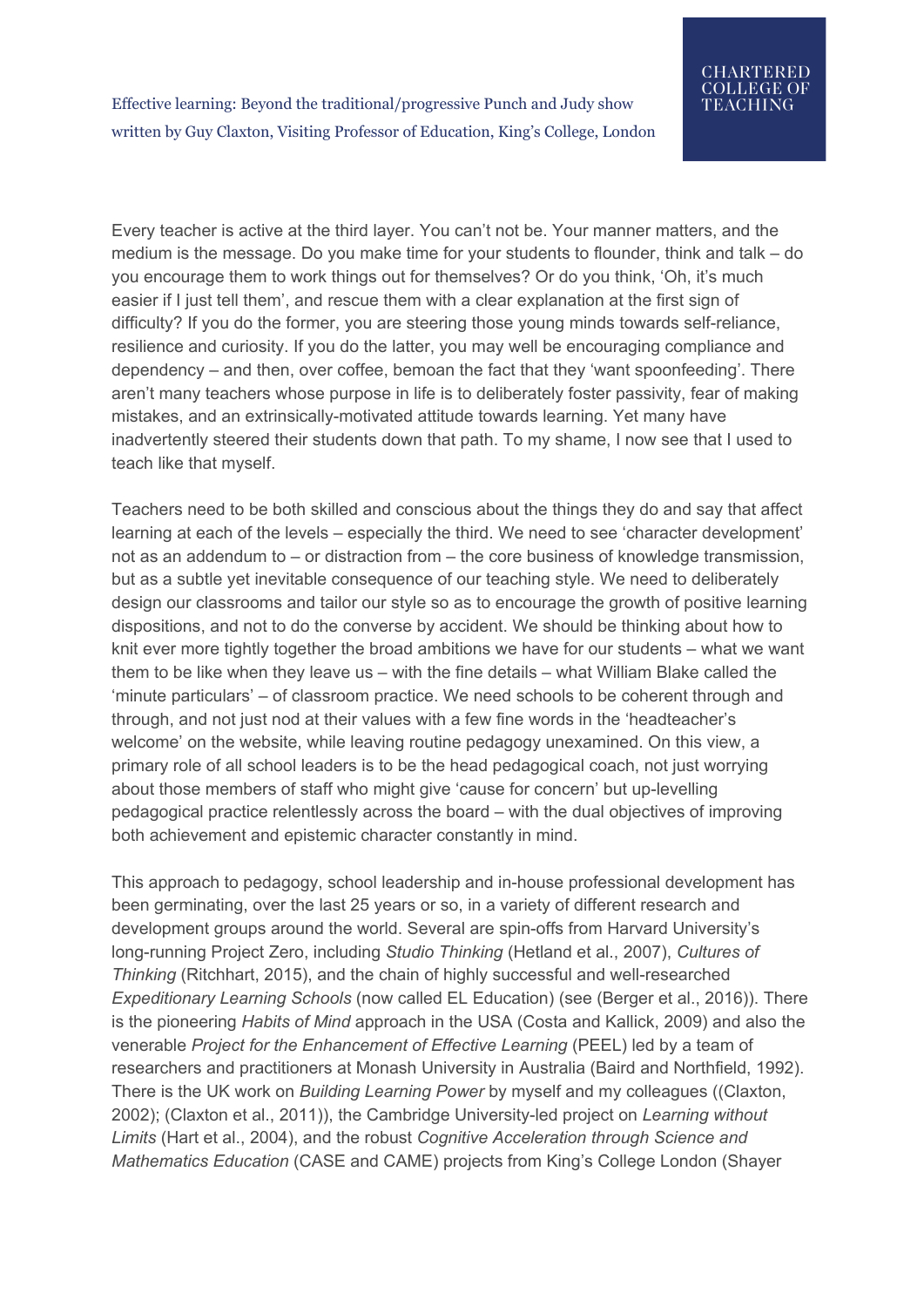and Adey, 2002). There is also the extensive body of research and development from the International Baccalaureate Organisation on its Learner Profile (for example, (Peterson, 1972)). I call the common philosophy that unites these various initiatives *The Learning Power Approach* (Claxton, 2018).

*The Learning Power Approach* resolves many of the conflicts that currently exist between adherents of 'traditional' and 'progressive' approaches to teaching. Content and process, rigour and relevance are woven seamlessly together. We now have a coherent approach to pedagogy, which is:

- founded on a clear vision of the desirable outcomes of a 21st-century education (which includes knowledge, literacies and attitudes)
- derived from contemporary research in the cognitive sciences
- translated into a general set of 'learning design principles' for cultivating the desired outcomes
- unpacked into dozens of small, practical tweaks to practice, road-tested in action research classrooms that can be made in any context
- underpinned by an account of the direction and process of culture change at a wholeschool level, and an allied model of school leadership
- associated with a transformed set of assessment practices.

With this in hand, it is perhaps time to call a halt to the phony war between single-minded 'traditionalists' and starryeyed 'progressives', and, in the interests of the next generation, rally round the robust, cohesive, practical, research-based middle ground.